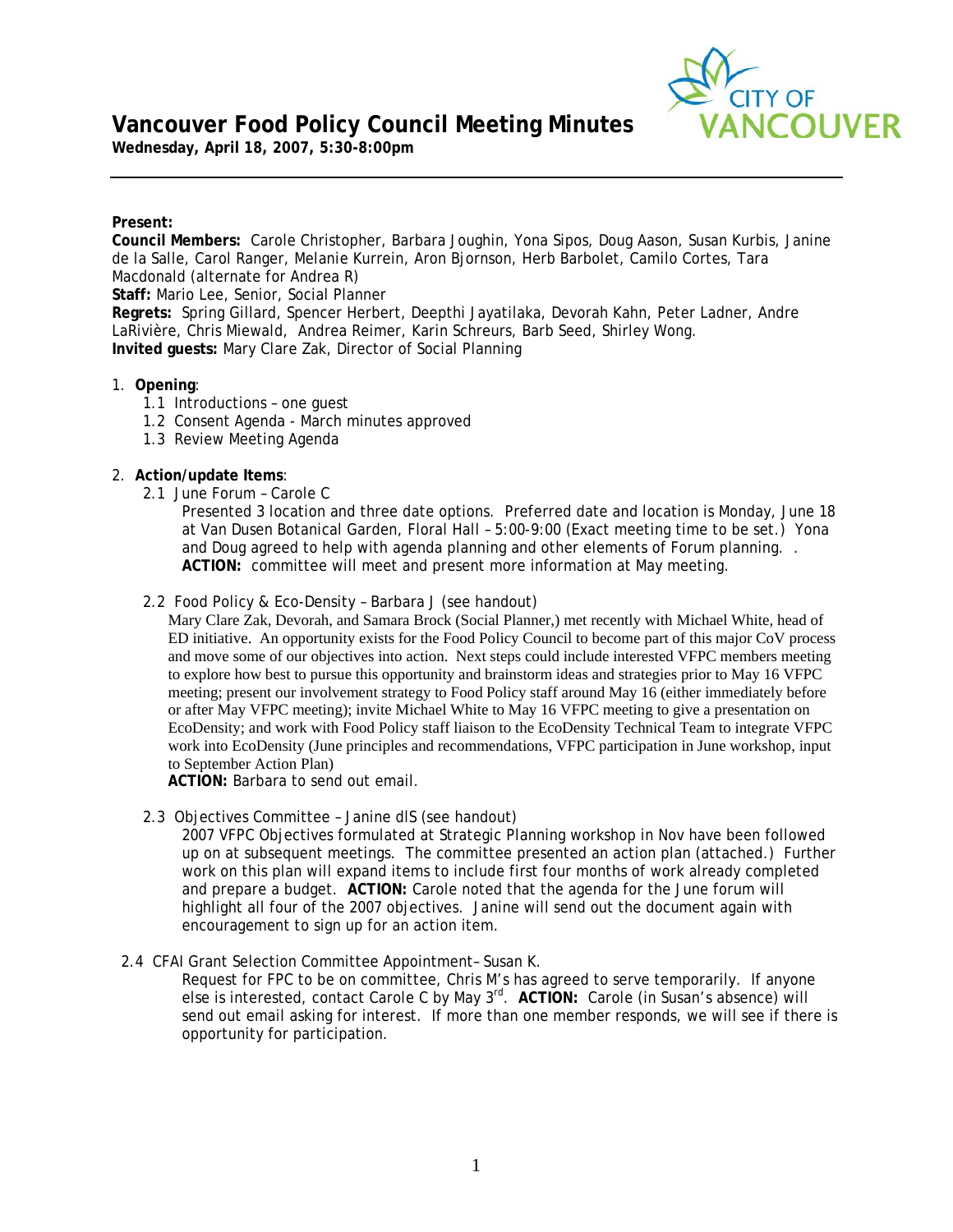**3. Social Planning Workshop -** 

**3.1 Social Development Plan** – *Moving Towards Social Sustainability*  Facilitated by Mario Lee - (one-page sheets for eight theme areas sent out prior to meeting.)

**Mary Clare Zak-** Director of Social Planning introduced the workshop. The Social Development Plan is the first such plan in the City of Vancouver and addresses the need to be effective both in the city and in the community. Development of the plan has involved interviews with more than 200 people, including internal (with other city departments) and external consultations with a broad cross-section of the community. This is a working plan and it is intended not only for SP, but to incorporate strategies for the City to move forward.

#### **Mario Lee**

Motivation for the report came after a study of the Confederation of Canadian Municipalities released a report on the quality of life using various indicators. Vancouver scored high in many areas, but was close to the bottom for social issues (eg. urban poverty, distribution of wealth, child poverty, etc.) Social sustainability has 3 components (basic needs, individual capacity, community capacity). External partners have funded research that identified 900 groups involved in social sustainability (as funder, service provider, etc.) including 600 non-profits. Other findings were reported last September, 8 themes (see below) were identified for discussion and development within the plan. The full proposal will go to Council in the fall.

#### Questions:

Is this a pilot project? This is new plan, first by Social Planning in Vancouver.

What is role of Social Planning? There are few SP departments in Canada. Here, SP takes policy proposals to Council, funds groups and administers grants, and provides service to other city departments. A framework is to be developed outlining work other departments are doing with respect to social development, and how they interact, in order to work more collaboratively.

The VFPC was asked to look at the theme areas through the lens of food and to offer recommendations/suggestions for strengthening the Plan. We had time to consider four of the eight themes:

1. Housing & Homelessness

### **What is working:**

- Some co-op housing has community kitchens and/or Good Food Box programs.
- SP has identified 3 sites to potentially build housing on top of.

#### **What is not working:**

- Affordability. As people spend more money on rent, they have less for food, as these are in direct competition. Both quality and quantity of food suffer.
- Demand up 10% at BC food banks last year. Serve up to 25,000 recipients, 40% are children. Influx of immigrants, food bank acts as resource for services.
- Not enough *access* to nutritious food.
- Some housing does not have cooking space in the unit, nor a place for food storage (lack of wiring).

## **Proposed actions:**

- Capacity building with respect to cooking.
- Support already-existing policies (Homelessness Action Plan).
- Incorporate urban ag into new housing designs.
- Undertake analysis of current conditions in low income housing.

Rent control is provincial jurisdiction, but SP and FPC can lobby. Most municipalities have about 2/3 owners and 1/3 renters, where in Vancouver 44% are owners and 56% are renting.

#### 2. Economic Security

### **What is working:**

• There is much guidance in food charter re: food security.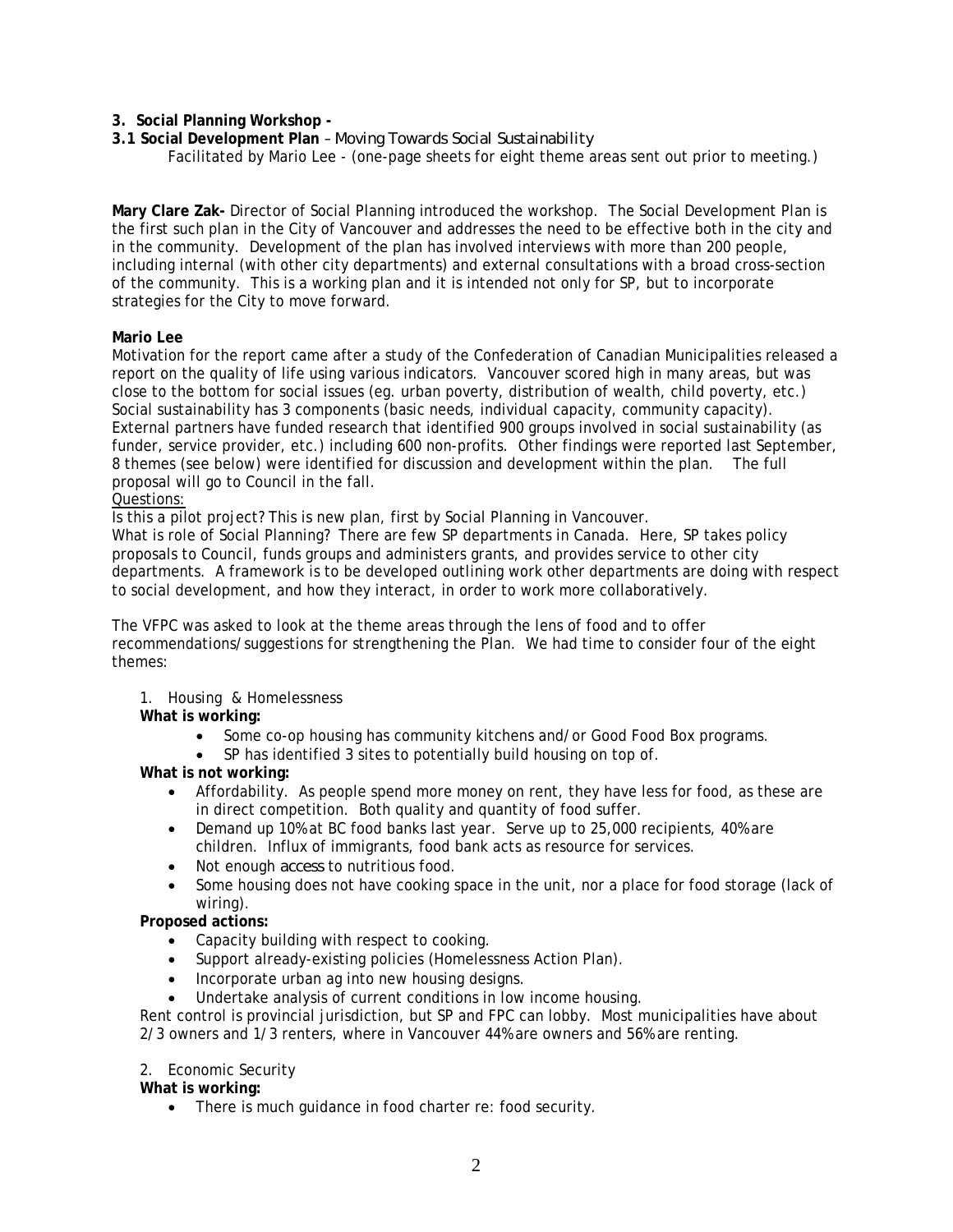- Work undertaken re: zoning of farmers' markets.
- Affordability at farmers' markets Healthiest Baby Program **What is not working:**

• Tenure for farmers' markets is still precarious.

**Proposed actions:** 

- Although welfare rates and minimum wage are provincial jurisdiction, advocacy, partnership-building, facilitating communication and public outreach can be done. (Recent motion in City to lobby provincial government to raise minimum wage. (North Van's motion passed unanimously.)
- Better analysis of farmers' markets needed (# of producers, how they can be sustained, etc.) and better regulation.
- Lobby for zoning, bylaws, to make farmers markets a priority, so more farmers can be attracted. Issue of tenure - If a private spot is available, what permissions are needed? Criteria of feasibility would need to be assessed (space, residential, parking…) neighbourhood markets are preferred over centralized markets. **ACTION:** Tara M to articulate thought for the minutes

3. Healthy Living & Wellness\*\*

**What is working:**

- City undertakes programs eg. through Park board.
- Integrating activities for children in City Square garden.

**What is not working:**

• Regarding obesity and diabetes, food sold in Park Board concessions, vending machines for community centres.

**ACTION:** Melanie to write about 'Mr Feet' program for improving vending machine fare. Are there restrictions on edible food in daycare? This is unsure and needs more exploration.

*[\*\* While this was not discussed at the meeting, the Provincial Health Officer's Annual Report for 2006 focused on Food, Health and Well-Being in British Columbia. It documents the major public health concerns around food insecurity and poor nutrition and extensively documents what various levels of society can do to respond. While it is primarily addressing the Provincial Government, there are many implications and suggestions for other levels of government. ]* 

4. Learning and Education

**What is working:**

• Community gardens provide an element of safety.

**What is not working:**

• More community gardens are needed in school yards and parks.

**Proposed actions:** 

- Provide informal opportunities for learning through City modelling behaviour (eg. Serving more nutritious food, etc.). This ties in with Ethical Purchasing.
- Encourage food issues in community centres and Neighbourhood Houses.
- Support City Farmer.
- Cultivate intergenerational communication (as with MOBY, Collingwood).
- City could have 'Food Days', celebrating food and raising awareness of issues.

It was recommended that a step-wise, incremental approach to developing the local products/ethical purchasing sector be taken in order to ensure that both supply and demand can be met.